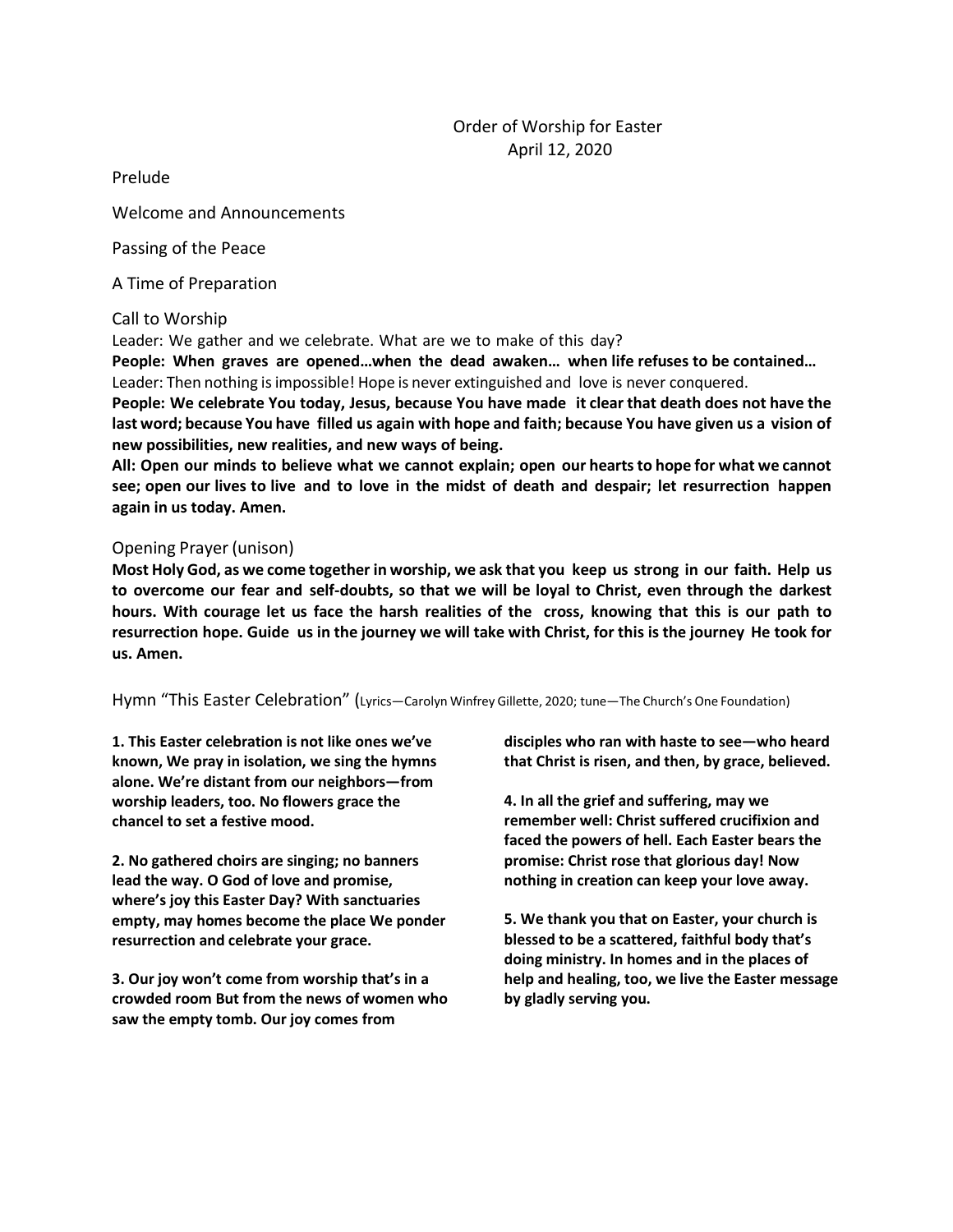#### Call to Confession

#### Prayer of Confession (unison)

**God, on this holy morning, we acknowledge the inadequacy of our resurrection faith. Where we have not perceived the breaking forth of Your light, forgive us. Where we have been slow to believe the promises of Your prophets, have mercy upon us. Where we have viewed one another from a human** point of view, grant us the peace of our Risen Lord, Jesus Christ. O God, You call us toward the light, and **yet at times we have preferred darkness. You lead us into freedom, and yet at times we have chosen** to be enslaved. Roll away the stone that keeps us from life that You intend, turn our mourning into dancing, and raise us, with all Your people, to newness of life. In the name of the Risen Lord and **Savior, Jesus Christ, we pray. Amen.**

Assurance of Pardon

Choral Response "Gloria Patri" **Glory be to the Father, and to the Son, and to the Holy Ghost. As it was in the beginning, It is now and ever shall be, World without end. Amen**

Prayers of the People

Anthem "Christ Arose!"

Scripture John 20: 1-18

20 Early on the first day of the week, while it was still dark, Mary Magdalene came to the tomb and saw that the stone had been removed from the tomb.  $^2$  So she ran and went to Simon Peter and the other disciple, the one whom Jesus loved, and said to them, "They have taken the Lord out of the tomb, and we do not know where they have laid him."  $^3$  Then Peter and the other disciple set out and went toward the tomb.  $^4$  The two were running together, but the other disciple outran Peter and reached the tomb first. <sup>5</sup> He bent down to look in and saw the linen wrappings lying there, but he did not go in. <sup>6</sup> Then Simon Peter came, following him, and went into the tomb. He saw the linen wrappings lying there,  $^7$  and the cloth that had been on Jesus' head, not lying with the linen wrappings but rolled up in a place by itself. <sup>8</sup> Then the other disciple, who reached the tomb first, also went in, and he saw and believed; <sup>9</sup> for as yet they did not understand the scripture, that he must rise from the dead. <sup>10</sup> Then the disciples returned to their homes.

<sup>11</sup> But Mary stood weeping outside the tomb. As she wept, she bent over to look into the tomb; <sup>12</sup> and she saw two angelsin white,sitting where the body of Jesus had been lying, one at the head and the other at the feet. 13 They said to her, "Woman, why are you weeping?" She said to them, "They have taken away my Lord, and I do not know where they have laid him."  $^{14}$  When she had said this, she turned around and saw Jesus standing there, but she did not know that it was Jesus.  $^{15}$  Jesus said to her, "Woman, why are you weeping? Whom are you looking for?" Supposing him to be the gardener, she said to him, "Sir, if you have carried him away, tell me where you have laid him, and I will take him away."  $^{16}$  Jesus said to her, "Mary!" She turned and said to him in Hebrew, "Rabbouni!" (which means Teacher).  $^{17}$  Jesus said to her, "Do not hold on to me, because I have not yet ascended to the Father. But go to my brothers and say to them, 'I am ascending to my Father and your Father, to my God and your God." <sup>18</sup> Mary Magdalene went and announced to the disciples, "I have seen the Lord"; and she told them that he had said these things to her.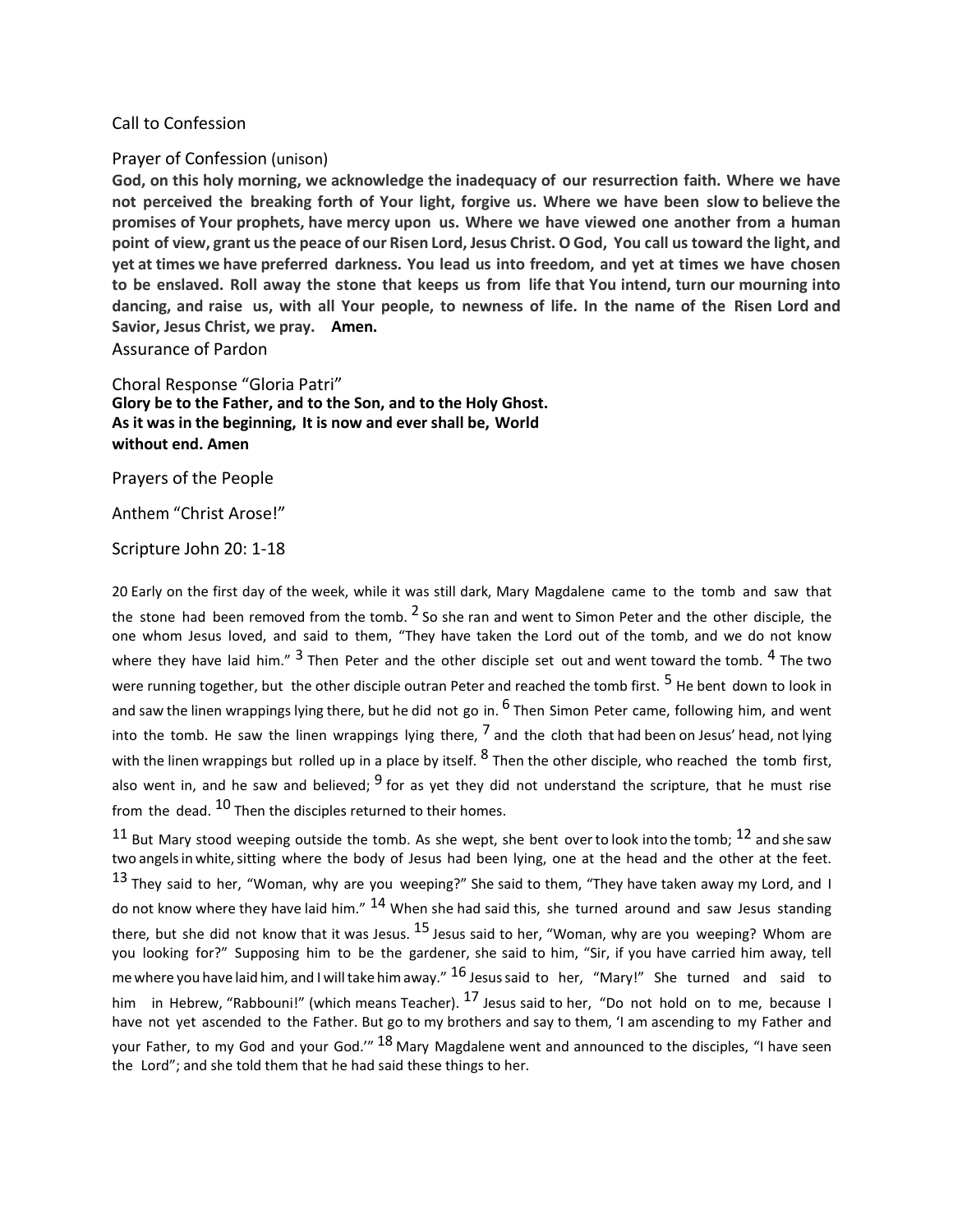# Sermon "Running Through the Cemetery"

# Affirmation of Faith (from Brief Statement of Faith—unison)

**We trust in Jesus Christ, fully human, fully God. Jesus proclaimed the reign of God, preaching Good News to the poor and release to the captives, teaching by word and deed and blessing the children, healing the sick and binding up the brokenhearted, eating with outcasts, forgiving sinners, and calling all to repent and believe the Gospel. Unjustly condemned for blasphemy and sedition, Jesus was** crucified suffering the depths of human pain, and giving His life for the sins of the world. God raised this Jesus from the dead, vindicating His sinless life, breaking the power of sin and evil, delivering us **from death to life eternal. Glory be to the Father, and to the Son, and to the Holy Spirit. Amen.**

## Hymn "Because He Lives"

**1. God sent His Son—they called Him Jesus; He came to love, heal and forgive. He lived and died to buy my pardon; An empty grave is there to prove my Savior lives.**

## *Refrain:*

**Because He lives, I can face tomorrow; Because He lives, all fear is gone. Because I know He holds the future, And life is worth the living, just because He lives.**

**2. How sweet to hold a newborn baby, And feel the pride and joy he gives; But greater still the calm assurance: This child can face uncertain days because He lives.**

## *Refrain:*

**Because He lives, I can face tomorrow; Because He lives, all fear is gone. Because I know He holds the future, And life is worth the living, just because He lives.**

**3. And then one day i'll cross the river; i'll fight life's final war with pain. And then, as death gives way to vict'ry, I'll see the lights of glory and i'll know He reigns.**

## *Refrain:*

**Because He lives, I can face tomorrow; Because He lives, all fear is gone. Because I know He holds the future, And life is worth the living, just because He lives.**

# Presentation of Tithes and Offerings

## Doxology

**Praise God from whom all blessings flow; Praise Him, all creatures here below. Praise Him above, ye heavenly host; Praise Father, Son, and Holy Ghost. Amen**

Prayer of Dedication